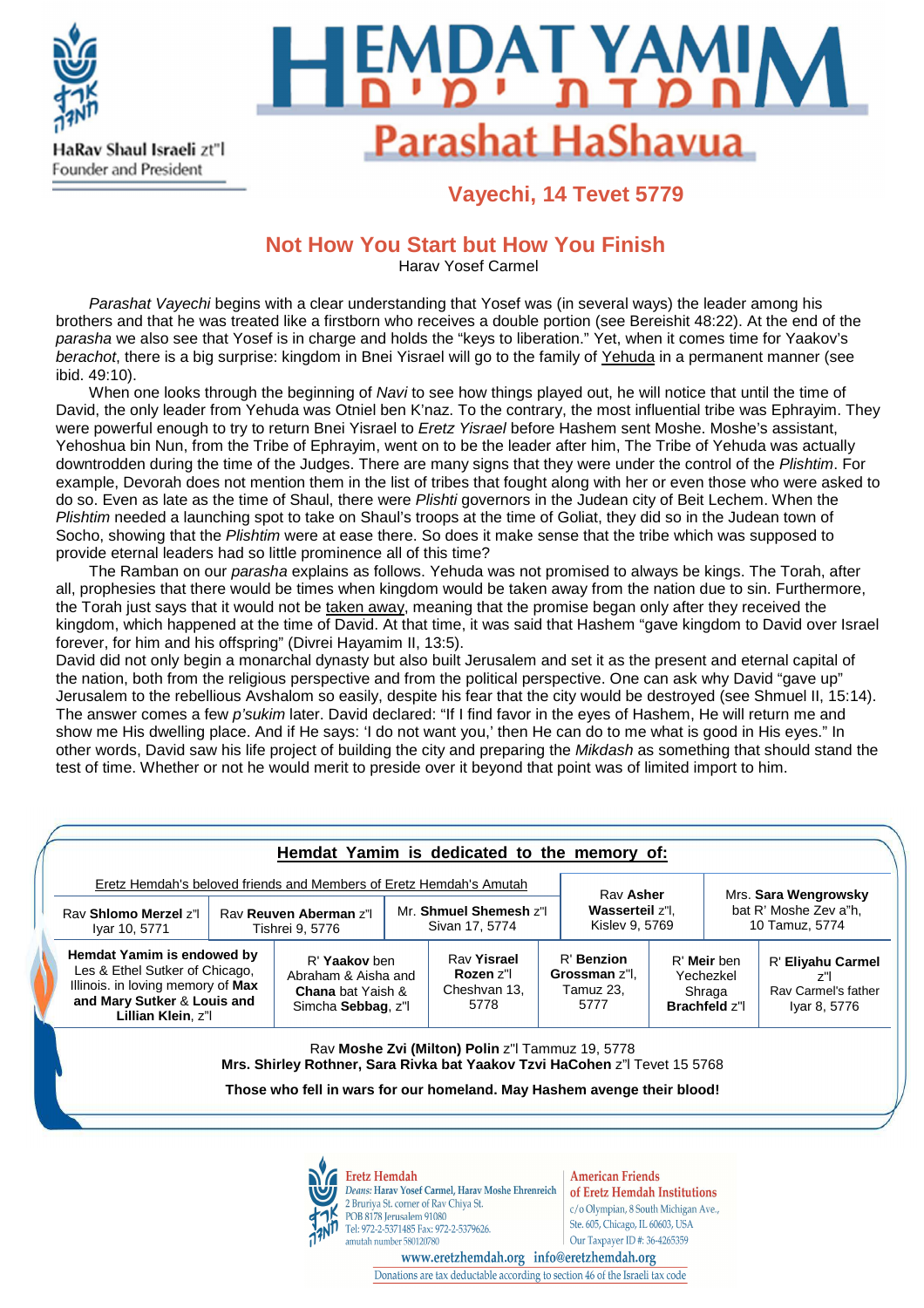

# **Ask the Rabbi**

by Rav Daniel Mann

## **Short Mincha on Shabbat**

**Question:** In my community (I am the rabbi), we *daven Mincha* during the week without a separate *chazarat hashatz* (=heiche Kedusha) because of people's busy schedules. In the winter, we have the practice of davening Mincha of Shabbat after the shul Kiddush following Musaf. Some congregants have requested that we do short Mincha, as their wives wait to go home with them. Is there any basis to allow this?

**Answer:** Chazarat hashatz was instituted after the silent Shemoneh Esrei and for the purpose of providing Shemoneh Esrei for those who cannot daven themselves (Rosh Hashana 34b). Of course, we continue doing it even if no one needs such a service, and it has a special status of tefilla in and/or of the tzibbur. Chazal also instituted that the chazan recites a silent Shemoneh Esrei before chazarat hashatz, even though that could have fulfilled both his private and public obligations. It is done so the chazan can "practice" before chazarat hashatz (ibid.). There was a time when heiche Kedusha was done with the chazan continuing to recite the amida out loud while individuals were saying it quietly (see Radbaz IV:94; Magen Avraham 232:2). The way we do heiche Kedusha (the chazan stops reciting the amida out loud after HaKel Hakadosh), we miss all of these elements, and what is left is the ability to recite Kedusha together.

The Shulchan Aruch (Orach Chayim 124:1) allows one who needs to be chazan but comes to shul very late to recite chazarat hashatz "without practice." The Rama (ad loc.) notes that if they will not be able to recite Shemoneh Esrei and chazarat hashatz before the appointed time, the tzibbur may start Shemoneh Esrei with the chazan. (In Living the Halachic Process III, A-2, we discussed whether the tzibbur should start immediately or after Kedusha.) Another situation of need brought to justify *heiche Kedusha* is when it is unclear if the requisite number of people will answer amen to chazarat hashatz (see Radbaz ibid.). The Beit Yosef (OC 124) relates that the minhag in most congregations was to regularly do a shortened *Mincha* but he does not cite this as halacha in the Shulchan Aruch. The Darchei Moshe (ad loc. 3) reports that this was not the *minhag* in the communities he knew of and permits it only for cases of need. Nevertheless, a reasonable minority of congregations (like yours) always posit that they have enough need to shorten the davening at Mincha during the week, which is a local rabbi's call.

You ask if this can be done on Shabbat, for a new need – so that wives do not have to wait too long for husbands. We have found opinions that restrict when one can do *heiche Kedusha*. The Pri Megadim (EA, OC 591:1) raises the problem of fulfilling one's amida obligation with chazarat hashatz on a day that piyutim are said, as they can be a hefsek. Another questionable situation is on a fast day where the *chazan* is not able to recite Aneinu as a separate beracha (see Magen Avraham ibid.; Biur Halacha 232:1).

Of course these problems do not apply at a regular Shabbat Mincha, and we have not identified other problems. The practice of chazarat hashatz is not significantly different on Shabbat than during the week. We have not found sources that preclude heiche Kedusha. While there is little literature on the topic of doing so, the fact that a minority of Sephardi communities do so for Shabbat Musaf regularly, without special need, lends credence to its halachic legitimacy.

You are likely bothered by the lack of a *minhag* to do short Mincha in communities you have seen, which is a valid concern. However, this does not necessarily mean there is a *minhag* against it. Rather, on Shabbat it is rare for there not be enough time or that the *minyan* is so weak that this is necessary.

Thus, it is a question of advisability. To what extent is lowering the level of an element of tefilla justified to encourage more people to come (or stay)? To what extent does it foster harmonious relationships within the community and its families? You are more equipped to answer than we are.

### **Do not hesitate to ask any question about Jewish life, Jewish tradition or Jewish law.**



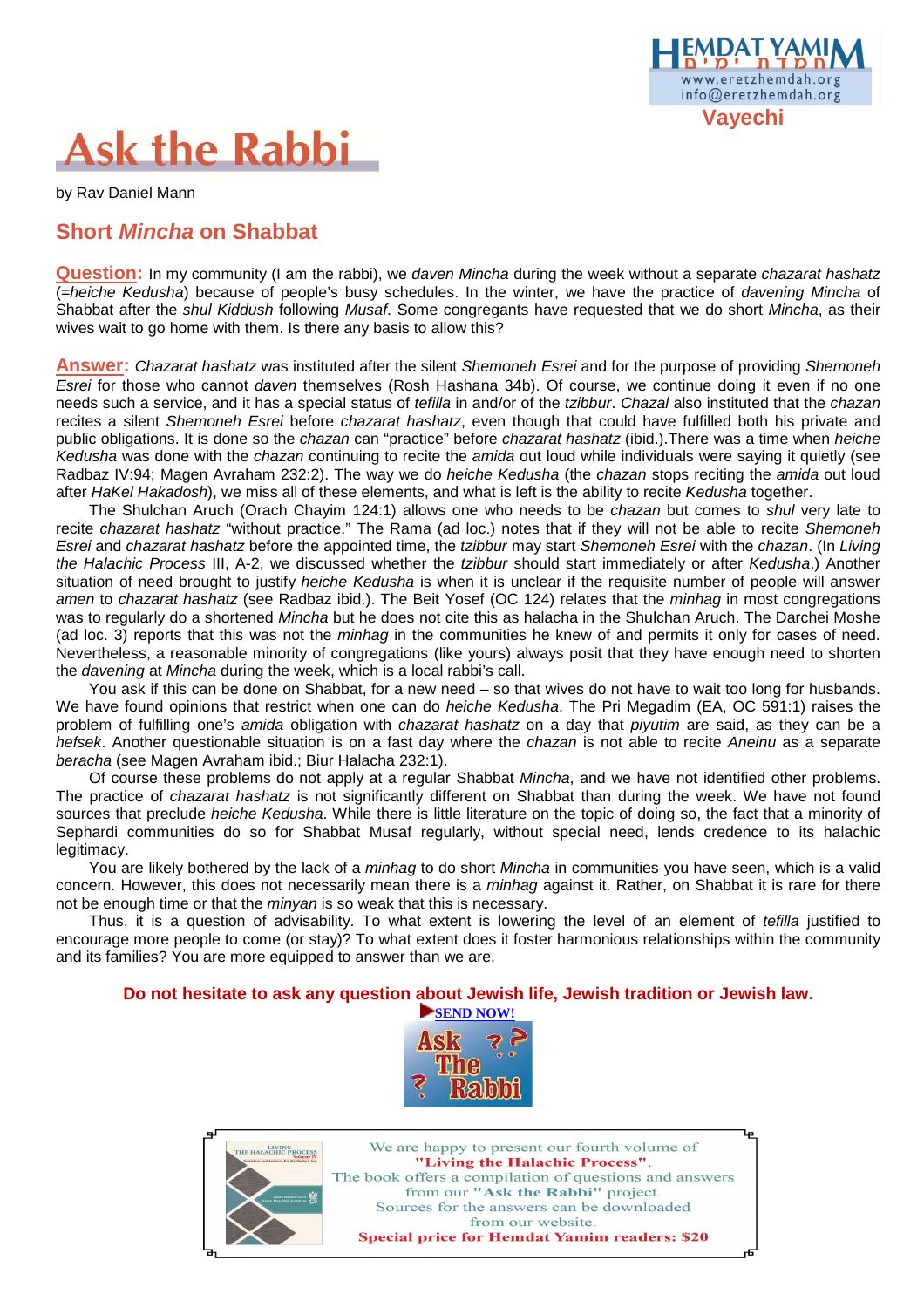

# in Ava (from the writings of Harav Avraham Yitzchak Hakohen Kook, z.t.l)

[The gemara now looks at various Aramaic words, seeing them as (informal) contractions of two words.]

## **Looking for a Way Out**

(condensed from Ein Ayah, Shabbat 8:15)

**Gemara:** Dasha (gate) is made up of derech sham (the path that goes there).

**Ein Ayah:** When a person is in the home that is special for him, he is unified with those around him, and he forgets that he is connected to the whole big world outside the door. Indeed, he is but one link in the great chain of mankind, which fills the entire world. By means of pathways, highways, marketplaces and streets, one can be connected to other people. Then, the spirit of the individual can reach a love of the community. The gate before a person's home reminds him of this idea, as it is used for leaving the home as much as it is for entering it. It takes him out of the limited group of people close to him and connects him to the fortune of the community, even when he is still in his house and involved in his personal matters.

### **Climb to the Point that Is above the House**

(condensed from Ein Ayah, Shabbat 8:16)

**Gemara:** Darga (step) is made up of *derech gag* (the way to the roof).

**Ein Ayah:** The partnership within society brings a person, with all his goodness, to being built and improved. It also lowers him when the community is lowered by its necessary involvement in mundane matters, which abound in people's lives. Even when a great person is with the people of his home, he is negatively impacted by the lowly matters that those people are involved in, when those people lack the complete outlook of a great person. A lofty human spirit will strive to elevate itself even further. When he has a great need to connect himself to the lives of the masses, he can sometimes elevate himself beyond them. There are paths within the home to go higher and higher. We call steps that go up darga because they can lead a person all the way to the roof (i.e., the highest levels) that are beyond the thoughts of the average person.

### **Becoming Over-Reliant on Taste Enhancers**

(condensed from Ein Ayah, Shabbat 8:17)

**Gemara:** Mitkulata (sauce) is made up of matay tichleh da (when will this be finished?).

**Ein Ayah:** Mankind lowers itself when it seeks luxuries, which start with the way a person desires his food to be. Man leaves the standard nature of animals, whose nature is to sustain themselves with the food that Hashem gives them, without looking to alter its taste with the help of spices. Man has his sense of physical enjoyment awaken him and bother him so that he wants spices and extras, which over time turn into necessities for him. This will continue until man returns to his natural, healthy state, whereby he stands on the ground like Adam did in Eden, where he enjoyed the trees of the Garden as they were, without all sorts of spices and additives.

For this reason, the term for [the utensil used for] spices spells out, "when will this be finished?" The curse and deterioration should end. Man should be happy with the bread he eats with Hashem's blessing, as is, without being disappointed. Rather, he should experience freshness and the exuberance of a life of purity and strength.